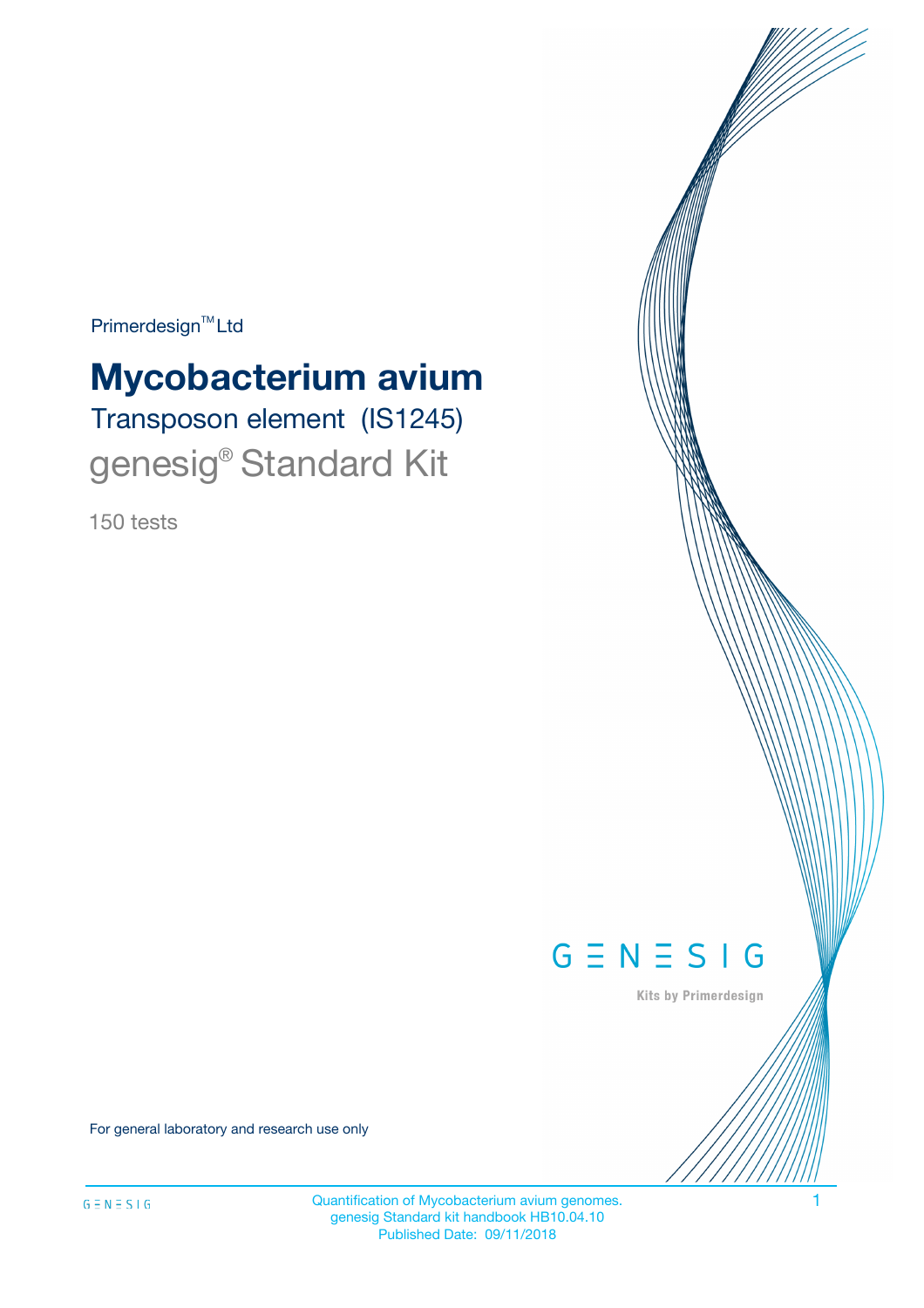### Introduction to Mycobacterium avium

Mycobacterium avium is a on-motile, rod-shaped Gram-positive bacterium with a single chromosome of around 5.5M nucleotides in length and plasmids which vary between strains.

Inhalation or ingestion of the bacterium allows entry to the respiratory or gastrointestinal tract respectively. The bacteria are engulfed by phagocytes but due to their tolerance to varying pH levels, are able to multiply within this environment and eventually kill the phagocyte, bursting the cell and are subsequently freed to enter the blood stream. This occurs especially in individuals with a suppressed immune system.

Infection with Mycobacterium avium in immunocompromised individuals leads to symptoms including fever, fatigue and weight loss with abdominal pain or pulmonary symptoms such as chest pain depending on the site of infection. Infection of individuals without reduced immunity can also be seen as lymph infection resulting in swelling.

Mycobacterium avium is resistant to many commonly used antibiotics as well as bleach and other disinfectants. This reduces the number of drugs that can be used against Mycobacterium avium infections with treatment usually comprising a multi-drug therapy over 12 months.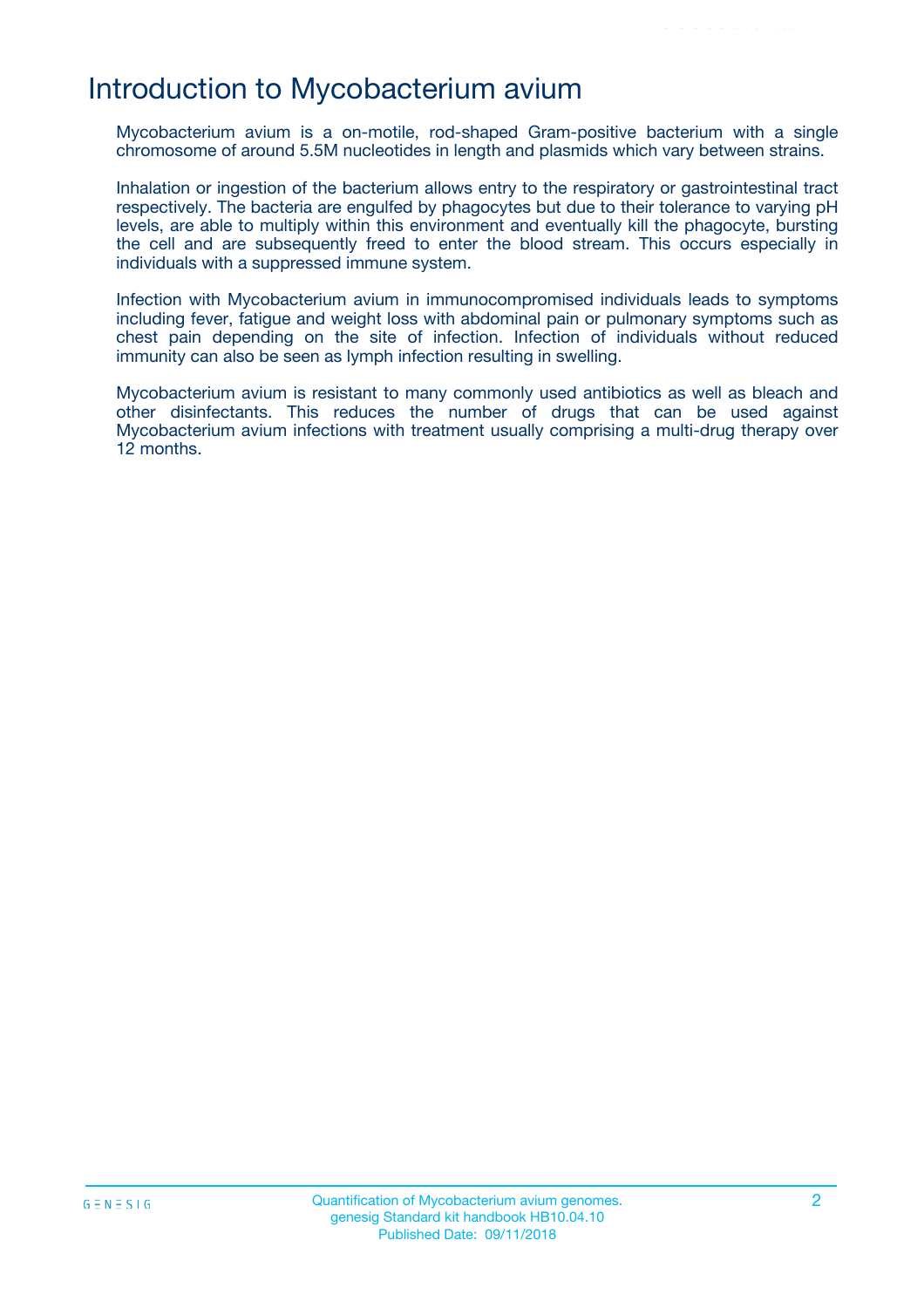# **Specificity**

The Primerdesign genesig Kit for Mycobacterium avium (M.avium) genomes is designed for the in vitro quantification of M.avium genomes. The kit is designed to have a broad detection profile. Specifically, the primers represent 100% homology with over 95% of the NCBI database reference sequences available at the time of design.

The dynamics of genetic variation means that new sequence information may become available after the initial design. Primerdesign periodically reviews the detection profiles of our kits and when required releases new versions.

This kit also detects Mycobacterium kansasii and Mycobacterium vanbaalenii.

If you require further information, or have a specific question about the detection profile of this kit then please send an e.mail to enquiry@primerdesign.co.uk and our bioinformatics team will answer your question.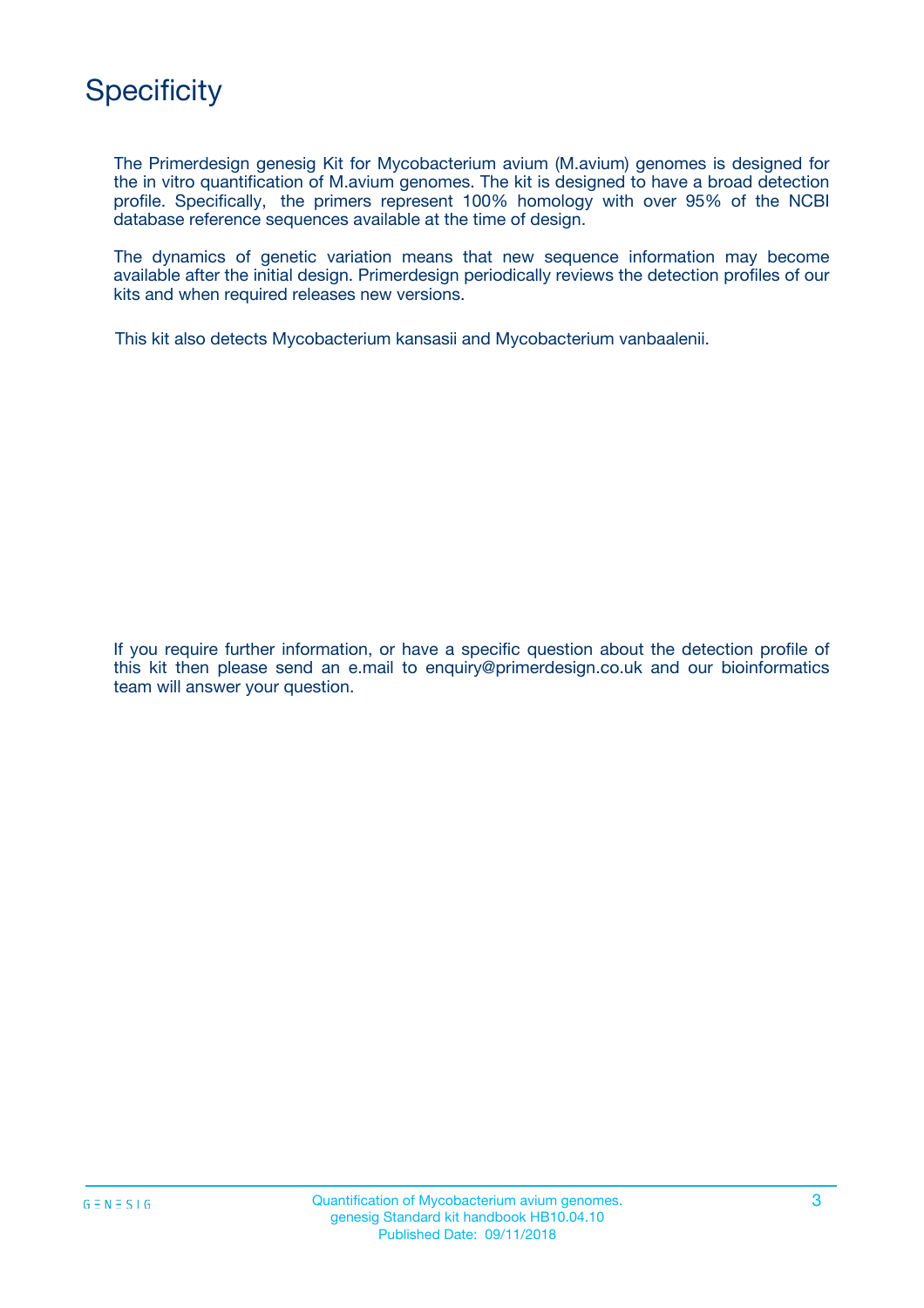# Kit contents

- **M.avium specific primer/probe mix (150 reactions BROWN)** FAM labelled
- **M.avium positive control template (for Standard curve RED)**
- **RNase/DNase free water (WHITE)** for resuspension of primer/probe mixes
- **Template preparation buffer (YELLOW)** for resuspension of positive control template and standard curve preparation

# Reagents and equipment to be supplied by the user

#### **Real-time PCR Instrument**

#### **Extraction kit**

This kit is recommended for use with genesig Easy DNA/RNA extraction kit. However, it is designed to work well with all processes that yield high quality RNA and DNA with minimal PCR inhibitors.

#### **oasig**TM **lyophilised or Precision**®**PLUS 2X qPCR Master Mix**

This kit is intended for use with oasig or PrecisionPLUS2X qPCR Master Mix.

**Pipettors and Tips**

**Vortex and centrifuge**

**Thin walled 1.5 ml PCR reaction tubes**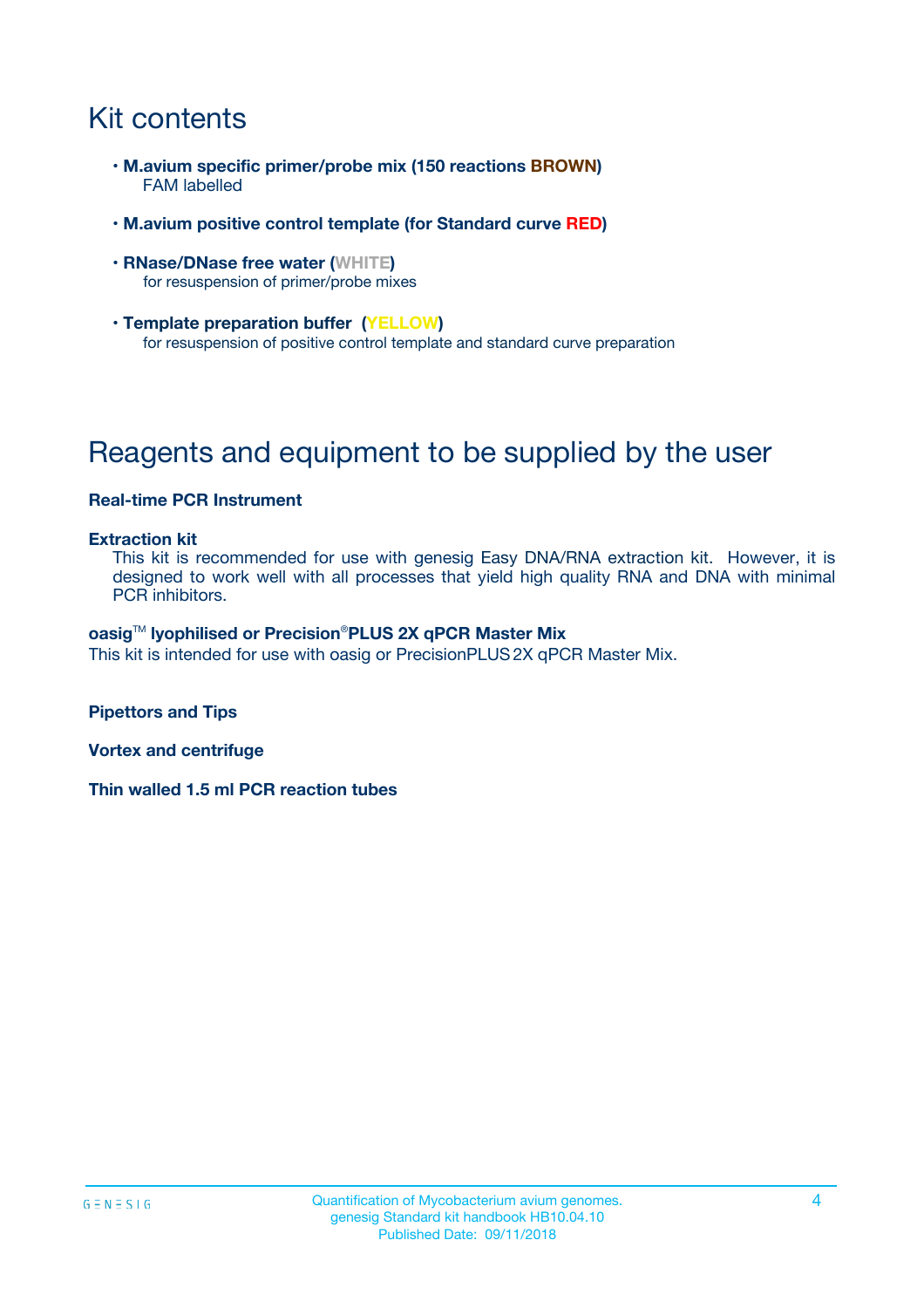### Kit storage and stability

This kit is stable at room temperature but should be stored at -20ºC on arrival. Once the lyophilised components have been resuspended they should not be exposed to temperatures above -20°C for longer than 30 minutes at a time and unnecessary repeated freeze/thawing should be avoided. The kit is stable for six months from the date of resuspension under these circumstances.

If a standard curve dilution series is prepared this can be stored frozen for an extended period. If you see any degradation in this serial dilution a fresh standard curve can be prepared from the positive control.

Primerdesign does not recommend using the kit after the expiry date stated on the pack.

### Suitable sample material

All kinds of sample material suited for PCR amplification can be used. Please ensure the samples are suitable in terms of purity, concentration, and DNA integrity. Always run at least one negative control with the samples. To prepare a negative-control, replace the template DNA sample with RNase/DNase free water.

### Dynamic range of test

Under optimal PCR conditions genesig M.avium detection kits have very high priming efficiencies of >95% and can detect less than 100 copies of target template.

### Notices and disclaimers

This product is developed, designed and sold for research purposes only. It is not intended for human diagnostic or drug purposes or to be administered to humans unless clearly expressed for that purpose by the Food and Drug Administration in the USA or the appropriate regulatory authorities in the country of use. During the warranty period Primerdesign genesig detection kits allow precise and reproducible data recovery combined with excellent sensitivity. For data obtained by violation to the general GLP guidelines and the manufacturer's recommendations the right to claim under guarantee is expired. PCR is a proprietary technology covered by several US and foreign patents. These patents are owned by Roche Molecular Systems Inc. and have been sub-licensed by PE Corporation in certain fields. Depending on your specific application you may need a license from Roche or PE to practice PCR. Additional information on purchasing licenses to practice the PCR process may be obtained by contacting the Director of Licensing at Roche Molecular Systems, 1145 Atlantic Avenue, Alameda, CA 94501 or Applied Biosystems business group of the Applera Corporation, 850 Lincoln Centre Drive, Foster City, CA 94404. In addition, the 5' nuclease assay and other homogeneous amplification methods used in connection with the PCR process may be covered by U.S. Patents 5,210,015 and 5,487,972, owned by Roche Molecular Systems, Inc, and by U.S. Patent 5,538,848, owned by The Perkin-Elmer Corporation.

### Trademarks

Primerdesign™ is a trademark of Primerdesign Ltd.

genesig $^\circledR$  is a registered trademark of Primerdesign Ltd.

The PCR process is covered by US Patents 4,683,195, and 4,683,202 and foreign equivalents owned by Hoffmann-La Roche AG. BI, ABI PRISM® GeneAmp® and MicroAmp® are registered trademarks of the Applera Genomics (Applied Biosystems Corporation). BIOMEK® is a registered trademark of Beckman Instruments, Inc.; iCycler™ is a registered trademark of Bio-Rad Laboratories, Rotor-Gene is a trademark of Corbett Research. LightCycler™ is a registered trademark of the Idaho Technology Inc. GeneAmp®, TaqMan® and AmpliTaqGold® are registered trademarks of Roche Molecular Systems, Inc., The purchase of the Primerdesign reagents cannot be construed as an authorization or implicit license to practice PCR under any patents held by Hoffmann-LaRoche Inc.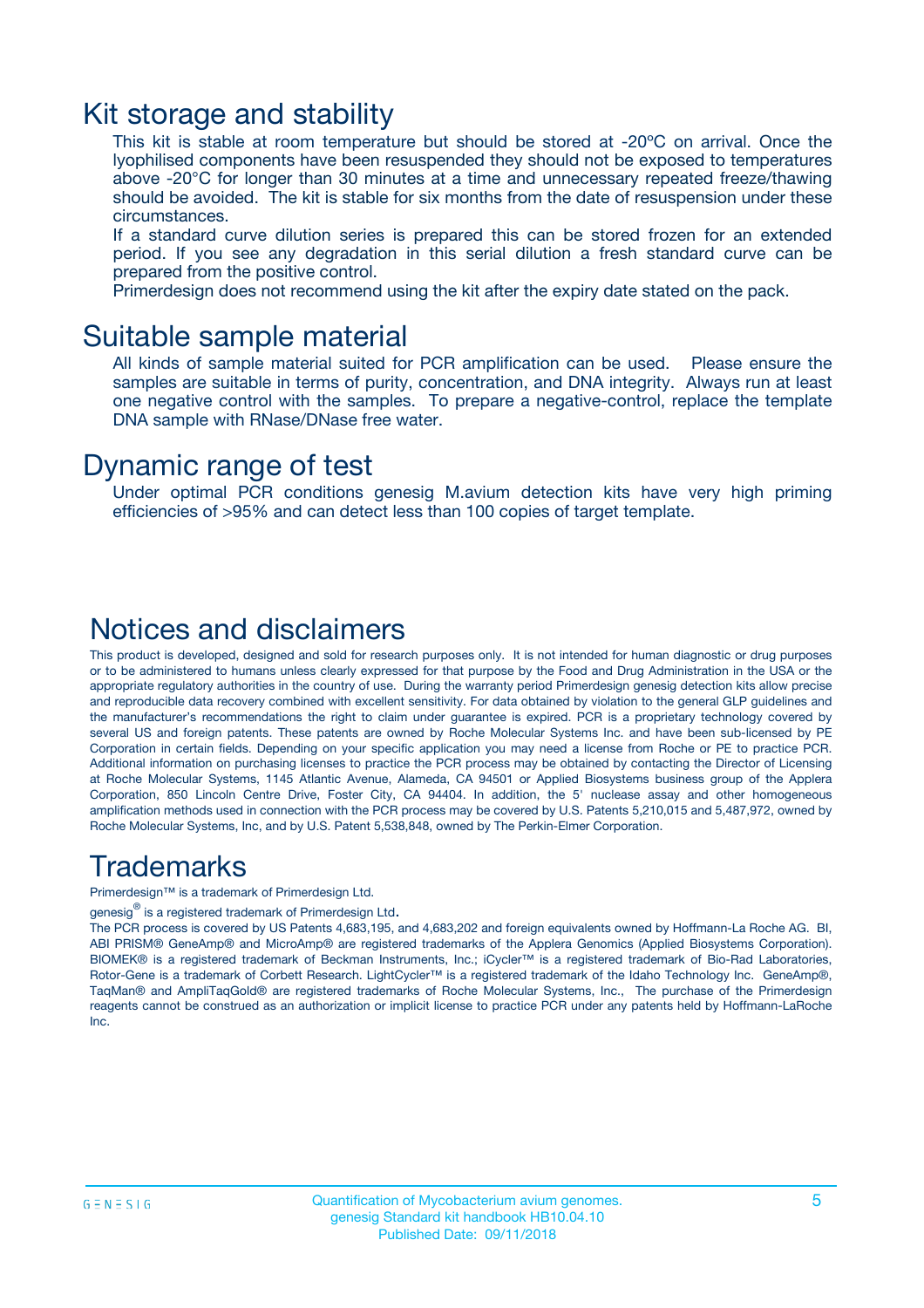## Principles of the test

#### **Real-time PCR**

A M.avium specific primer and probe mix is provided and this can be detected through the FAM channel.

The primer and probe mix provided exploits the so-called TaqMan® principle. During PCR amplification, forward and reverse primers hybridize to the M.avium DNA. A fluorogenic probe is included in the same reaction mixture which consists of a DNA probe labeled with a 5`-dye and a 3`-quencher. During PCR amplification, the probe is cleaved and the reporter dye and quencher are separated. The resulting increase in fluorescence can be detected on a range of qPCR platforms.

#### **Positive control**

For copy number determination and as a positive control for the PCR set up, the kit contains a positive control template. This can be used to generate a standard curve of M.avium copy number / Cq value. Alternatively the positive control can be used at a single dilution where full quantitative analysis of the samples is not required. Each time the kit is used, at least one positive control reaction must be included in the run. A positive result indicates that the primers and probes for detecting the target M.avium gene worked properly in that particular experimental scenario. If a negative result is obtained the test results are invalid and must be repeated. Care should be taken to ensure that the positive control does not contaminate any other kit component which would lead to false-positive results. This can be achieved by handling this component in a Post PCR environment. Care should also be taken to avoid cross-contamination of other samples when adding the positive control to the run. This can be avoided by sealing all other samples and negative controls before pipetting the positive control into the positive control well.

#### **Negative control**

To validate any positive findings a negative control reaction should be included every time the kit is used. For this reaction the RNase/DNase free water should be used instead of template. A negative result indicates that the reagents have not become contaminated while setting up the run.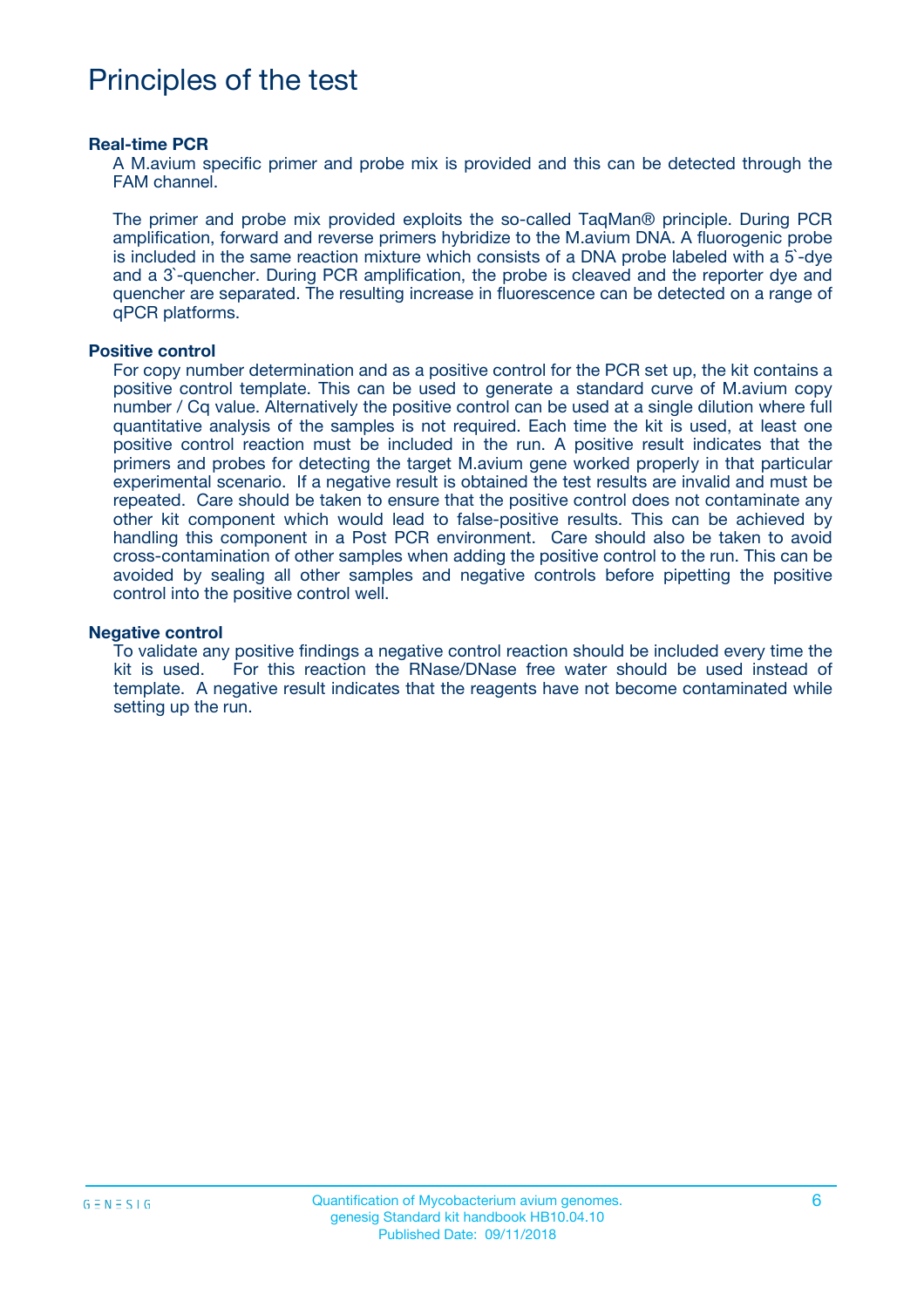### Resuspension protocol

To minimize the risk of contamination with foreign DNA, we recommend that all pipetting be performed in a PCR clean environment. Ideally this would be a designated PCR lab or PCR cabinet. Filter tips are recommended for all pipetting steps.

#### **1. Pulse-spin each tube in a centrifuge before opening.**

This will ensure lyophilised primer and probe mix is in the base of the tube and is not spilt upon opening the tube.

**2. Resuspend the kit components in the RNase/DNase free water supplied, according to the table below.**

To ensure complete resuspension, vortex each tube thoroughly.

| Component - resuspend in water<br><b>Volume</b> |             |
|-------------------------------------------------|-------------|
| <b>Pre-PCR pack</b>                             |             |
| M.avium primer/probe mix (BROWN)                | $165$ $\mu$ |

#### **3. Resuspend the positive control template in the template preparation buffer supplied, according to the table below:**

To ensure complete resuspension, vortex the tube thoroughly.

| Component - resuspend in template preparation buffer |        |  |
|------------------------------------------------------|--------|--|
| <b>Post-PCR heat-sealed foil</b>                     |        |  |
| M.avium Positive Control Template (RED) *            | 500 µl |  |

\* This component contains high copy number template and is a VERY significant contamination risk. It must be opened and handled in a separate laboratory environment, away from the other components.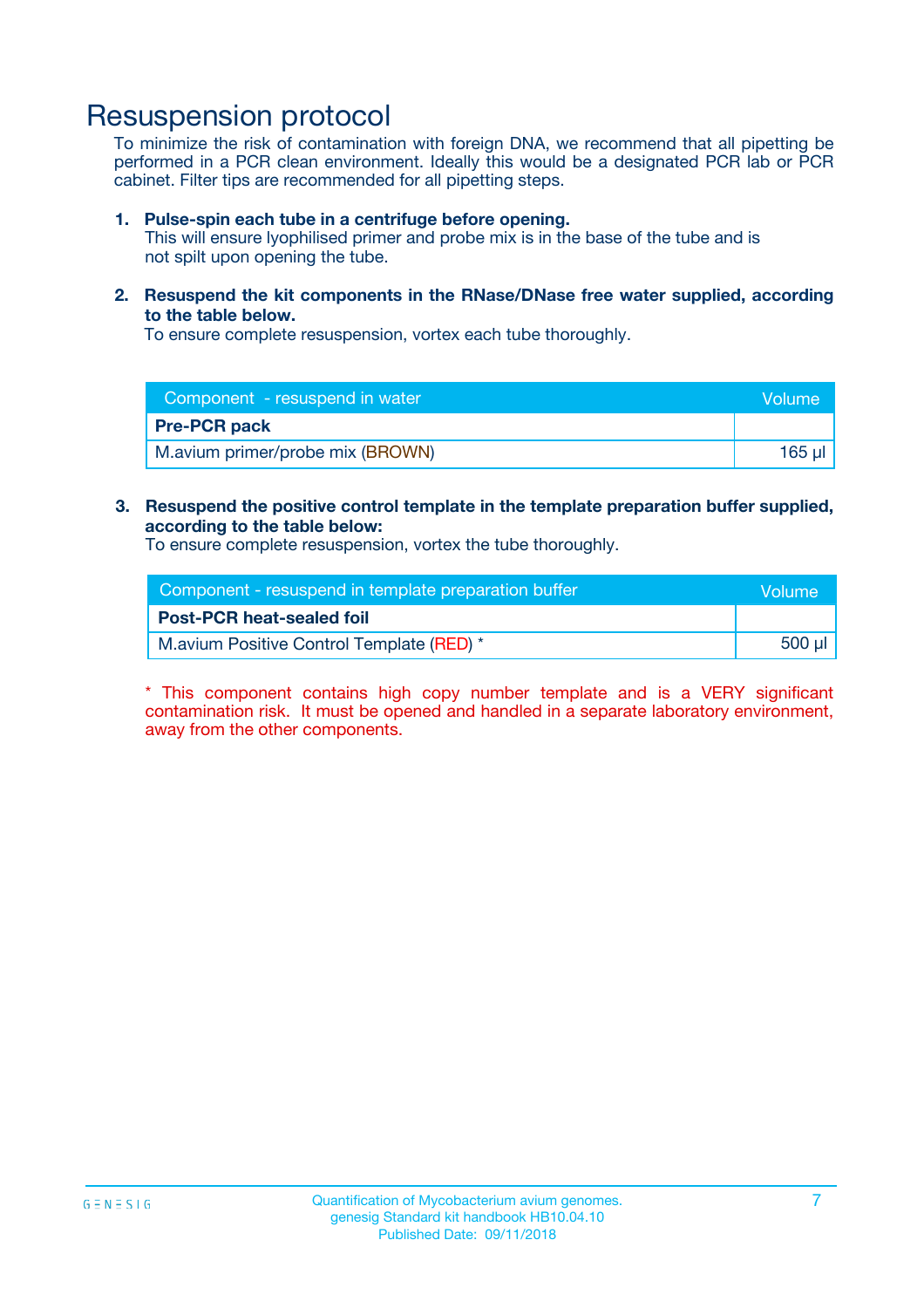# qPCR detection protocol

**1. For each DNA sample prepare a reaction mix according to the table below:** Include sufficient reactions for positive and negative controls.

| Component                                 | Volume   |
|-------------------------------------------|----------|
| oasig or PrecisionPLUS 2X qPCR Master Mix | 10 $\mu$ |
| M.avium primer/probe mix (BROWN)          | 1 $\mu$  |
| <b>RNase/DNase free water (WHITE)</b>     | $4 \mu$  |
| <b>Final Volume</b>                       | $15 \mu$ |

- **2. Pipette 15µl of this mix into each well according to your qPCR experimental plate set up.**
- **3. Prepare DNA templates for each of your samples.**
- **4. Pipette 5µl of DNA template into each well, according to your experimental plate set up.**

For negative control wells use 5µl of RNase/DNase free water. The final volume in each well is 20µl.

**5. If a standard curve is included for quantitative analysis, prepare a reaction mix according to the table below:**

| Component                                 | Volume     |
|-------------------------------------------|------------|
| oasig or PrecisionPLUS 2X qPCR Master Mix | 10 µl      |
| M.avium primer/probe mix (BROWN)          | 1 µI       |
| <b>RNase/DNase free water (WHITE)</b>     | $4 \mu$    |
| <b>Final Volume</b>                       | $15$ $\mu$ |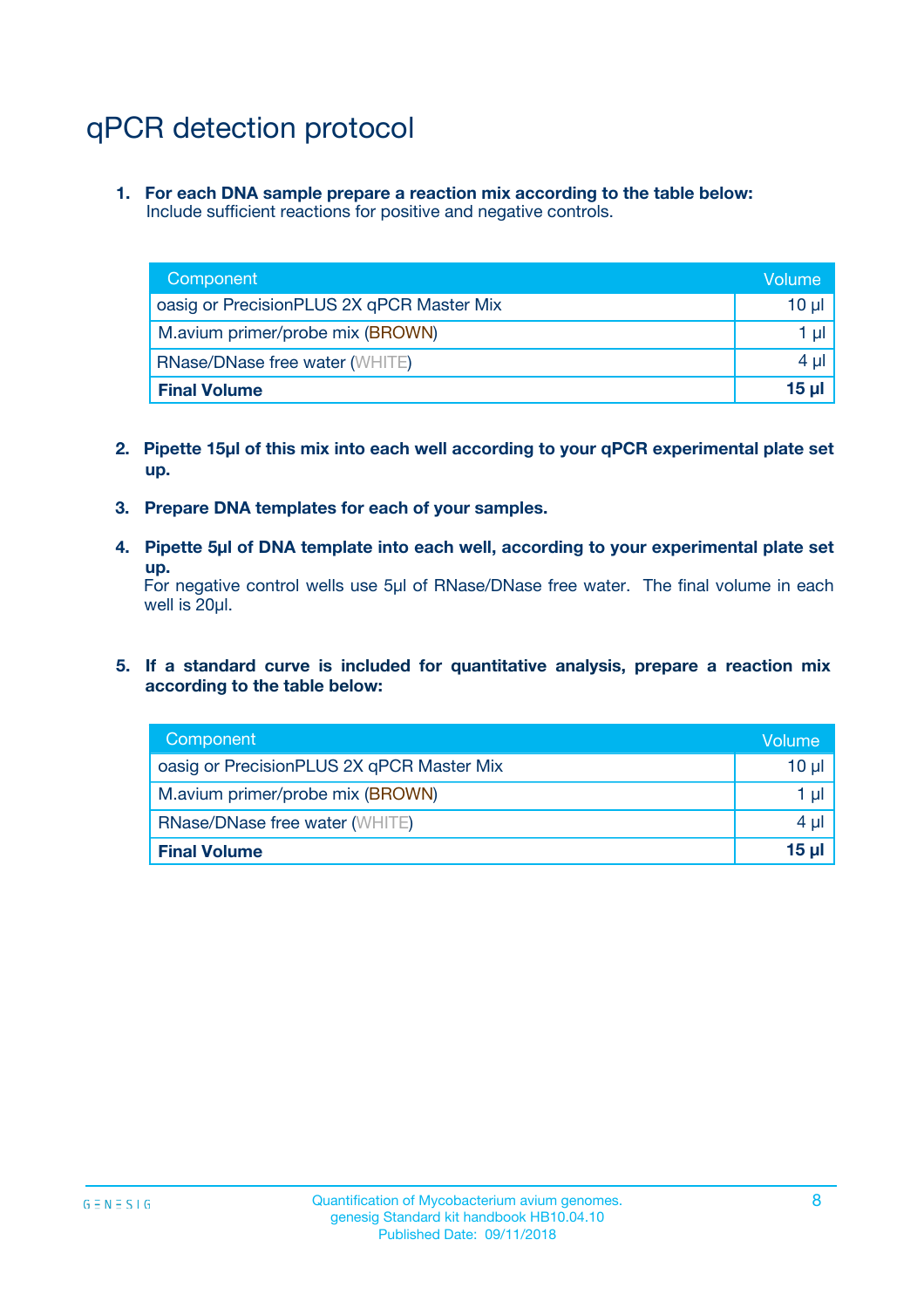### **6. Preparation of a standard curve dilution series.**

- 1) Pipette 90µl of template preparation buffer into 5 tubes and label 2-6
- 2) Pipette 10µl of Positive Control Template (RED) into tube 2
- 3) Vortex thoroughly
- 4) Change pipette tip and pipette 10µl from tube 2 into tube 3
- 5) Vortex thoroughly

Repeat steps 4 and 5 to complete the dilution series

| <b>Standard Curve</b>         | <b>Copy Number</b>     |
|-------------------------------|------------------------|
| Tube 1 Positive control (RED) | $2 \times 10^5$ per µl |
| Tube 2                        | $2 \times 10^4$ per µl |
| Tube 3                        | $2 \times 10^3$ per µl |
| Tube 4                        | $2 \times 10^2$ per µl |
| Tube 5                        | 20 per µl              |
| Tube 6                        | 2 per ul               |

7. Pipette 5µl of standard template into each well for the standard curve according to your experimental plate set up.

The final volume in each well is 20µl.

# qPCR amplification protocol

Amplification conditions using oasig or PrecisionPLUS2X qPCR Master Mix.

|             | <b>Step</b>       | <b>Time</b>     | Temp    |
|-------------|-------------------|-----------------|---------|
|             | Enzyme activation | 2 min           | 95 °C   |
| Cycling x50 | Denaturation      | 10 <sub>s</sub> | 95 $°C$ |
|             | DATA COLLECTION * | 60 s            | 60 °C   |

\* Fluorogenic data should be collected during this step through the FAM channel